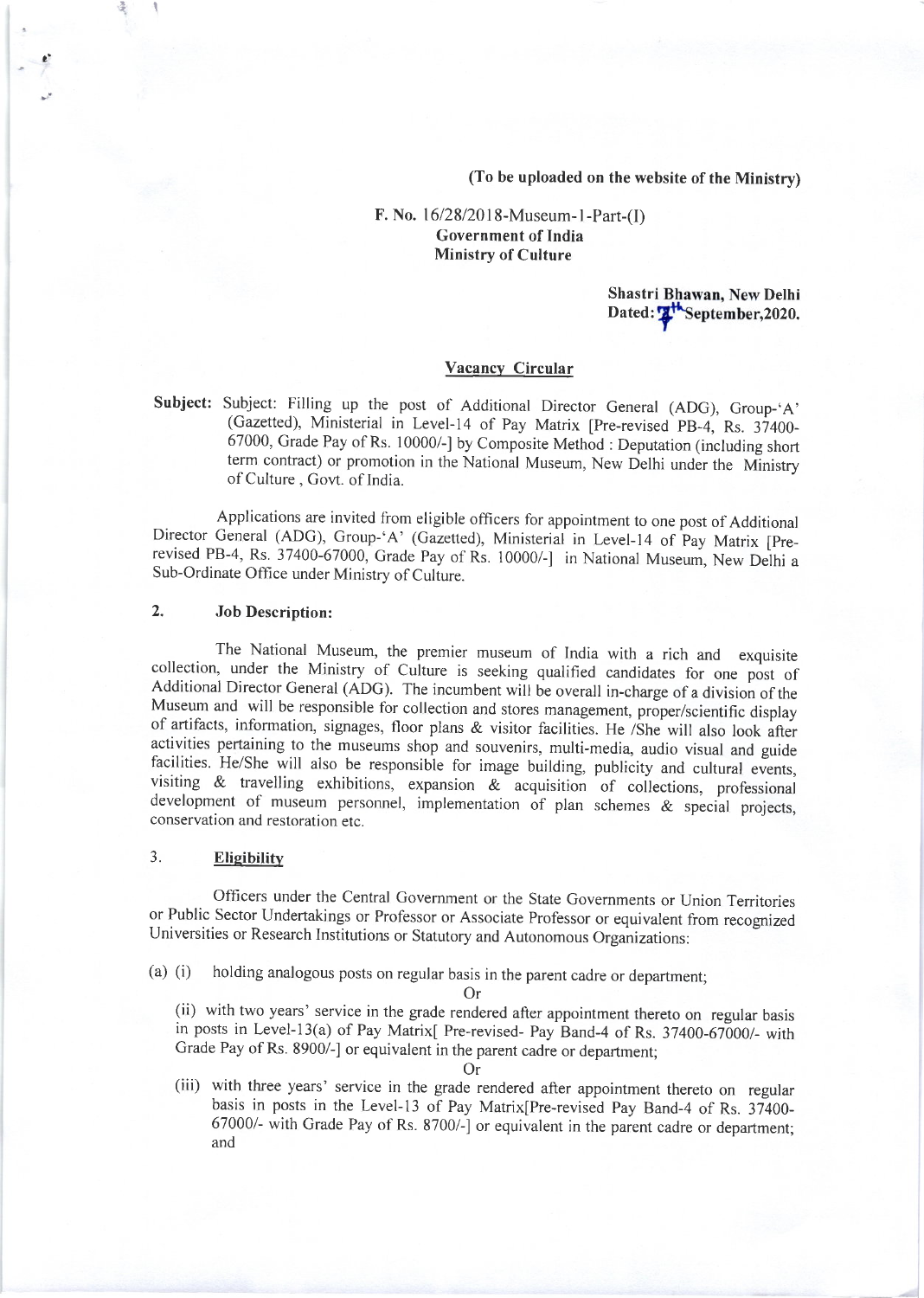(b) possessing the educational qualifications and experience as under:

#### **Essential**

(i) Master's degree from a recognized University by UGC or Association of Indian Universities in Museology or History of Art or History or Sanskrit or Pali or Prakrit or Persian or Arabic or Archaeology or Anthropology or Fine Arts or Chemistry; and

(ii) Fifteen years' of experience at a level of Curator and above in a Museum of National or International repute with evidence of published research work.

#### Desirable:

Post graduate diploma in Management or MBA from a recognized Institute or University.

- Note-1 : Period of deputation(ISTC) including period of deputation (ISTC) in another ex-cadre post held immediately preceding this appointment in the same or some other organization or department of the Central Government shall ordinarily not exceed five years.
- Note 2: The maximum age limit for appointment by deputation (ISTC) shall not exceed 56 years as on the closing date for receipt of applications.
- Note 3: For the purpose of appointment on deputation basis, the service rendered on regular basis by an officer prior to 01.01.2006 the date from which the revised pay structure based on the 6'h CPC recommendations has been extended, shall be deemed to be the service rendered in the corresponding grade pay or pay scale extended based on the recommendations of the Pay Commission except where there has been merger of more than one pre-revised scale of pay into one Grade with a common Grade Pay or Pay Scale, and where this benefit will extend only for the post(s) for which that Grade or Pay Scale is the normal replacement Grade without any upgradation.
- Note 4: The Departmental Joint Director General in Level-l3 of Pay Matrix [Pre-revised Pay Band-4, Rs. 37400-67000 plus Grade Pay of Rs. 8700] with three years regular service in the Grade shall also be considered alongwith outsiders and in case he or she is selected for appointment to the post, the same shall be deemed to have been filled by promotion.

4. Applications, in duplicate, in the enclosed prescribed proforma (Annexure) and complete up-to-date ACR dossiers (for the last 5 years) of the Officers who can be spared in the event of their selection along with (i) vigilance clearance, (ii) integrity certificate, (iii) cadre clearance, and (iv) major / minor penalty statement for the last l0 years should reach the undersigned through proper channel within a period of 60 days from the date of publication of advertisement in the proper channel within a period of the days from the date or presentative incomplete will not be<br>Employment News. Applications received after the due date or otherwise incomplete will not be considered and will stand rejected.

(Satyendra Kumar Singh) Under Secretary to the Govt. of India Tel. No. 23380136 Room No. 210-D Wing, Shastri Bhawan Dr. Rajendra Prasad Road  $New Delhi - 110115$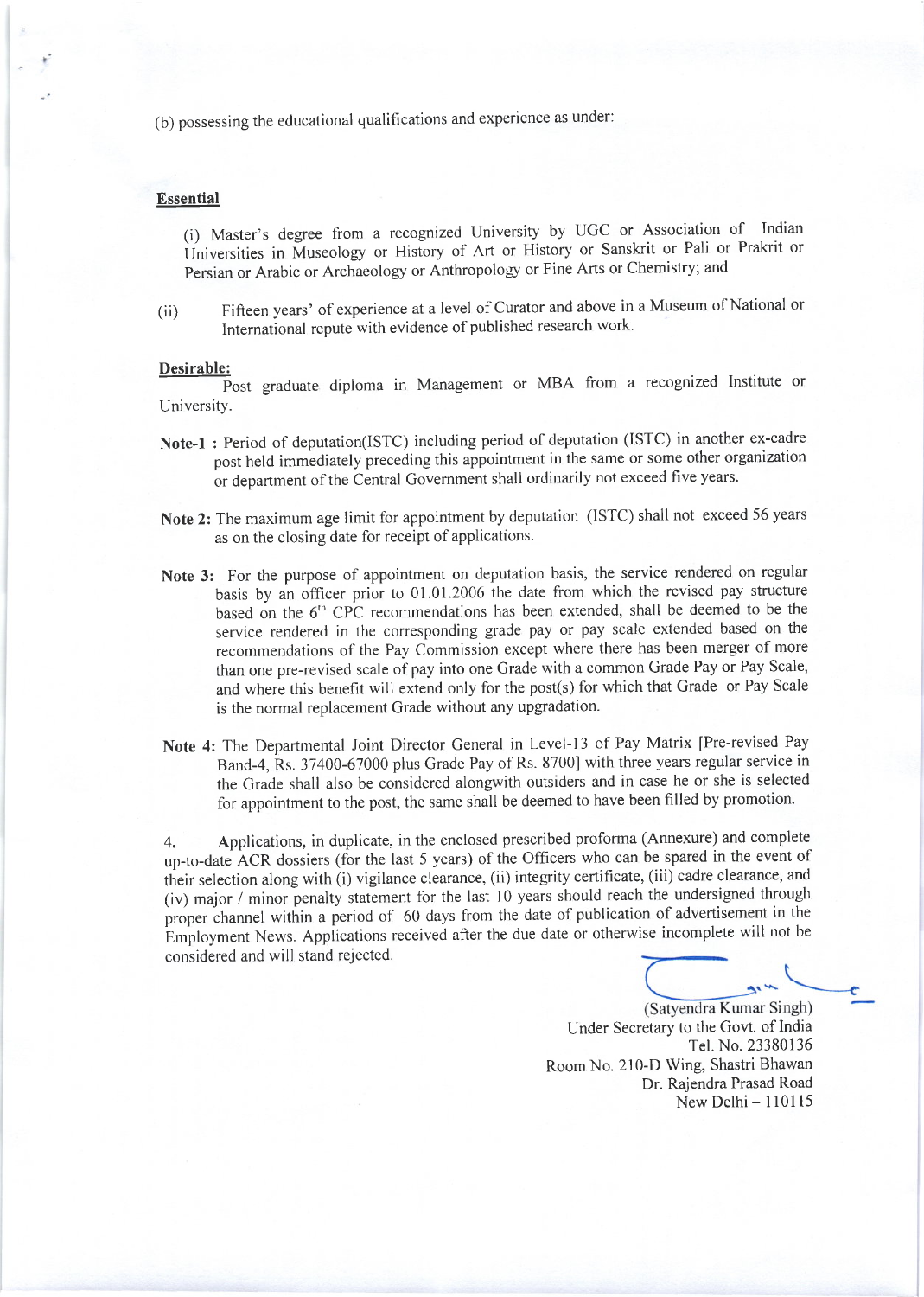## ANNEXURE

# BIO-DATA/ CURRICULUM VITAE PROFORMA FOR THE POST OF ADDITIONAL<br>DIRECTOR GENERAL IN NATIONAL MUSEUM NEW DELHI.

 $-\mathrm{e}^*$  $\geq$ 

 $\mathcal{L}^{(k)}$ 

| DIRECTOR GENERAL IN NATIONAL MOST                                          |                                             |
|----------------------------------------------------------------------------|---------------------------------------------|
| 1. Name and Address(in Block Letters)                                      |                                             |
| 2. Date of Birth (in Christian era)                                        |                                             |
| 3.i) Date of entry into service                                            |                                             |
| ii) Date of retirement under                                               |                                             |
| Central/State Government Rules                                             |                                             |
| 4. Educational Qualifications                                              |                                             |
| 5. Whether Educational and other qualifications                            |                                             |
| satisfied. (If any<br>required for the post are                            |                                             |
| qualification has been treated as equivalent to the                        |                                             |
| one prescribed in the Rules, state the authority for                       |                                             |
| the same)                                                                  |                                             |
| Qualifications/ Experience required as mentioned                           | Qualifications/ experience possessed by the |
| in the advertisement/ vacancy circular                                     | officer                                     |
| Eligibility:-                                                              | Qualifications/ experience possessed by the |
| Officers under the Central Government or the State                         | officer                                     |
| Governments or Union Territories or Public Sector                          |                                             |
| Undertakings or Professor or Associate Professor or                        |                                             |
| equivalent from recognized Universities or Research                        |                                             |
| and<br>Autonomous<br>Statutory<br>Institutions<br>$\alpha$                 |                                             |
| Organizations:                                                             |                                             |
| holding analogous posts on regular basis in<br>$(a)$ $(i)$                 |                                             |
| the parent cadre or department;                                            |                                             |
| Or                                                                         |                                             |
| (ii) with two years' service in the grade rendered                         |                                             |
| after appointment thereto on regular basis in posts in                     |                                             |
| Level-13(a) of Pay Matrix[ Pre-revised- Pay Band-4                         |                                             |
| of Rs. 37400-67000/- with Grade Pay of Rs. 8900/-]                         |                                             |
| or equivalent in the parent cadre or department;                           |                                             |
| Оr                                                                         |                                             |
| with three years' service in the grade<br>(iii)                            |                                             |
| rendered after appointment thereto on regular basis                        |                                             |
| in posts in the Level-13 of Pay Matrix[Pre-revised                         |                                             |
| Pay Band-4 of Rs. 37400-67000/- with Grade Pay of                          |                                             |
| Rs. 8700/-] or equivalent in the parent cadre or                           |                                             |
| department; and                                                            |                                             |
| (b) possessing the educational qualifications and                          |                                             |
|                                                                            |                                             |
| experience as under:                                                       | <b>Essential</b>                            |
| <b>Essential</b><br>recognized<br>from<br>$\mathbf{a}$                     | i) Qualification                            |
| Master's<br>degree<br>(i)<br>Indian<br>University by UGC or Association of |                                             |
| Universities in Museology or History of Art or                             |                                             |
| History or Sanskrit or Pali or Prakrit or Persian or                       |                                             |
| Arabic or Archaeology or Anthropology or Fine Arts                         |                                             |
|                                                                            |                                             |
| or Chemistry                                                               | ii) Experience                              |
| (ii)Experience<br>Fifteen years' of experience at a level of Curator and   |                                             |
| above in a Museum of National or International                             |                                             |
| repute with evidence of published research work.                           |                                             |
|                                                                            | <b>Desirable</b>                            |
| Desirable                                                                  |                                             |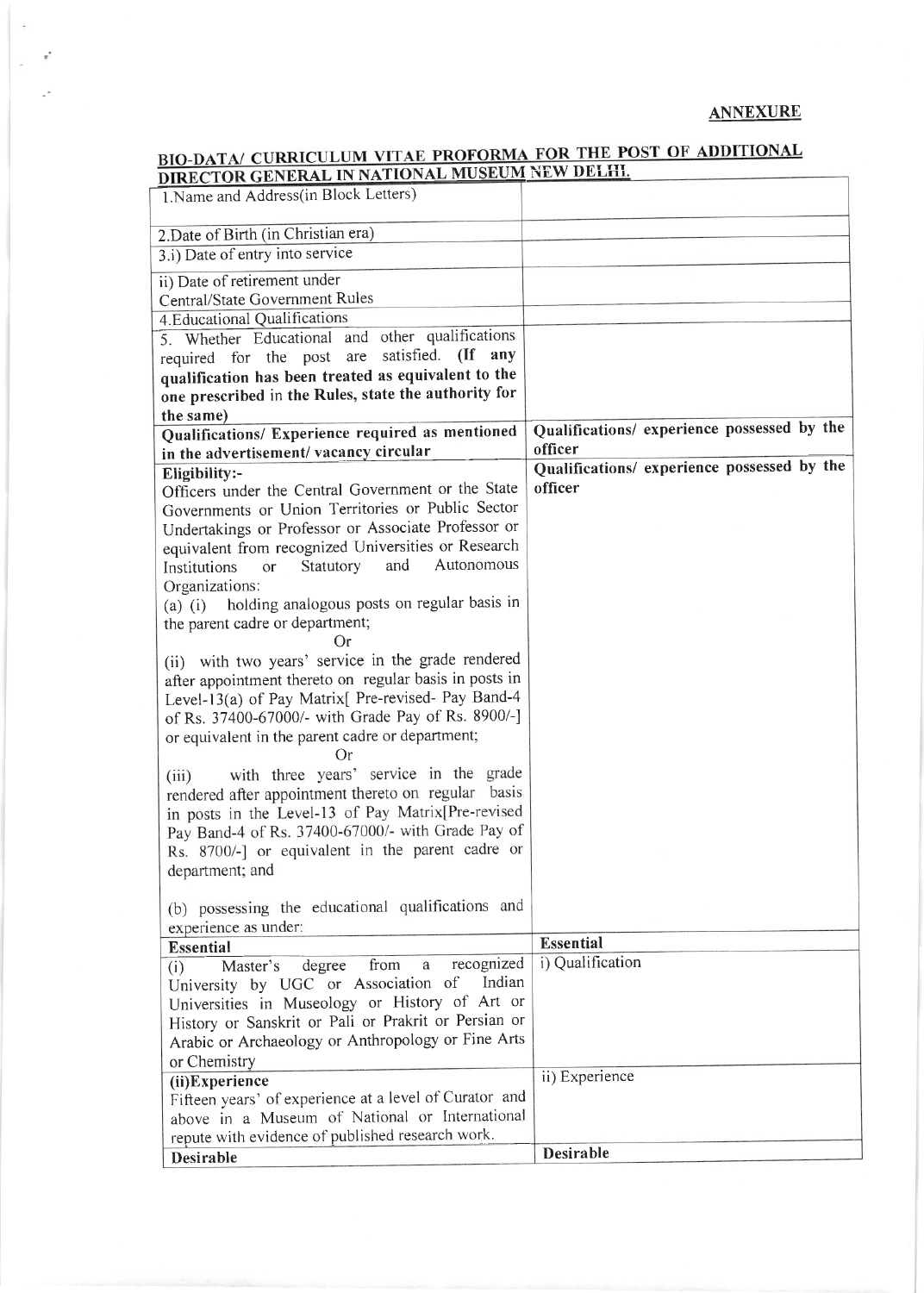| Post graduate diploma in Management or MBA from<br>a recognized Institute or University.                                                                                                                                                                                                                                                     |  |
|----------------------------------------------------------------------------------------------------------------------------------------------------------------------------------------------------------------------------------------------------------------------------------------------------------------------------------------------|--|
| 5.1 Note: This column needs to be amplified to<br>indicate Essential and Desirable Qualifications as                                                                                                                                                                                                                                         |  |
| mentioned in the RRs by the Administrative<br>Ministry/Department/Office at the time of issue of                                                                                                                                                                                                                                             |  |
| Circular and issue of Advertisement in the<br>Employment News.                                                                                                                                                                                                                                                                               |  |
| 5.2 In the case of Degree and Post Graduate<br>Qualifications Elective/ main subjects and subsidiary                                                                                                                                                                                                                                         |  |
| subjects may be indicated by the candidate.<br>6. Please state clearly whether in the light of entries<br>made by you above, you meet the requisite Essential<br>Qualifications and work experience of the post.                                                                                                                             |  |
| 6.1 Note: Borrowing Departments are to provide<br>their specific comments/ views confirming the<br>relevant Essential Qualification/ Work experience<br>possessed by the Candidate (as indicated in the                                                                                                                                      |  |
| $\cdots$ $\cdots$ $\cdots$ $\cdots$ $\cdots$ $\cdots$ $\cdots$ $\cdots$ $\cdots$ $\cdots$ $\cdots$ $\cdots$ $\cdots$ $\cdots$ $\cdots$ $\cdots$ $\cdots$ $\cdots$ $\cdots$ $\cdots$ $\cdots$ $\cdots$ $\cdots$ $\cdots$ $\cdots$ $\cdots$ $\cdots$ $\cdots$ $\cdots$ $\cdots$ $\cdots$ $\cdots$ $\cdots$ $\cdots$ $\cdots$ $\cdots$ $\cdots$ |  |

Bio-data) with reference to the post applied.<br>7. Details of Employment, in chronological order. Enclose a separate sheet duly authenticated<br>by your signature, if the space below is insufficient.

| by your signature, if the space below is modified.<br>Office/Institution | Post held on<br>regular basis | From | To | Band<br>$*$ Pay<br>Grade<br>pay/Pay Scale of required for<br>the post held on,<br>regular basis | and   Nature of Duties (in detail)<br>experience.<br>Highlighting<br>post<br>the<br>applied for |  |
|--------------------------------------------------------------------------|-------------------------------|------|----|-------------------------------------------------------------------------------------------------|-------------------------------------------------------------------------------------------------|--|
|                                                                          |                               |      |    |                                                                                                 |                                                                                                 |  |

Fundant : Pay-band and Grade Pay granted under ACP/MACP are personal to the officer and<br>therefore, should not be mentioned . Only Pay Band and Grade Pay/ Pay scale of the post held on regular basis to be mentioned. Details of ACP/MACP with present Pay Band and Grade Pay where<br>such benefits have been drawn by the Candidate, may be indicated as below;

|                    | such benefits have been drawn by the Candidate, thay be measured |    |
|--------------------|------------------------------------------------------------------|----|
| Office/Institution | Pay, Pay Band, and Grade Pay   From                              | 10 |
|                    | <b>MACP</b><br>$\Box$ drawn under ACP $\angle$                   |    |
|                    | Scheme                                                           |    |

| 8. Nature of present employment i.e. Adhoc or<br>Temporary or Quasi-Permanent or Permanent               |                                                                                                                                                                                                                                                                                                                                                             |                                                                                   |                                                                                                   |        |
|----------------------------------------------------------------------------------------------------------|-------------------------------------------------------------------------------------------------------------------------------------------------------------------------------------------------------------------------------------------------------------------------------------------------------------------------------------------------------------|-----------------------------------------------------------------------------------|---------------------------------------------------------------------------------------------------|--------|
| 9.In case the present employment is held on<br>deputation/contract basis, please state                   |                                                                                                                                                                                                                                                                                                                                                             |                                                                                   |                                                                                                   |        |
| a) The date of $\vert$<br>initial appointment                                                            | of  <br>Period<br>b)<br>appointment<br>on deputation/contract                                                                                                                                                                                                                                                                                               | c) Name of the parent<br>office/organization to<br>which the applicant<br>belongs | d) Name of the post and Pay<br>of the post held in substantive<br>capacity in the<br>organisation | parent |
| 9.1 Note: In case of Officers already on deputation, the applications of<br>certificate.<br>organisation | such officers should be forwarded by the parent cadre/ Department<br>along with Cadre Clearance, Vigilance Clearance and Integrity<br>9.2 Note: Information under Column 9(c) & (d) above must be given<br>in all cases where a person is holding a post on deputation outside the<br>cadre/ organization but still maintaining a lien in his parent cadre/ |                                                                                   |                                                                                                   |        |
|                                                                                                          | 10. If any post held on Deputation in the past<br>by the applicant, date of return from the last                                                                                                                                                                                                                                                            |                                                                                   |                                                                                                   |        |